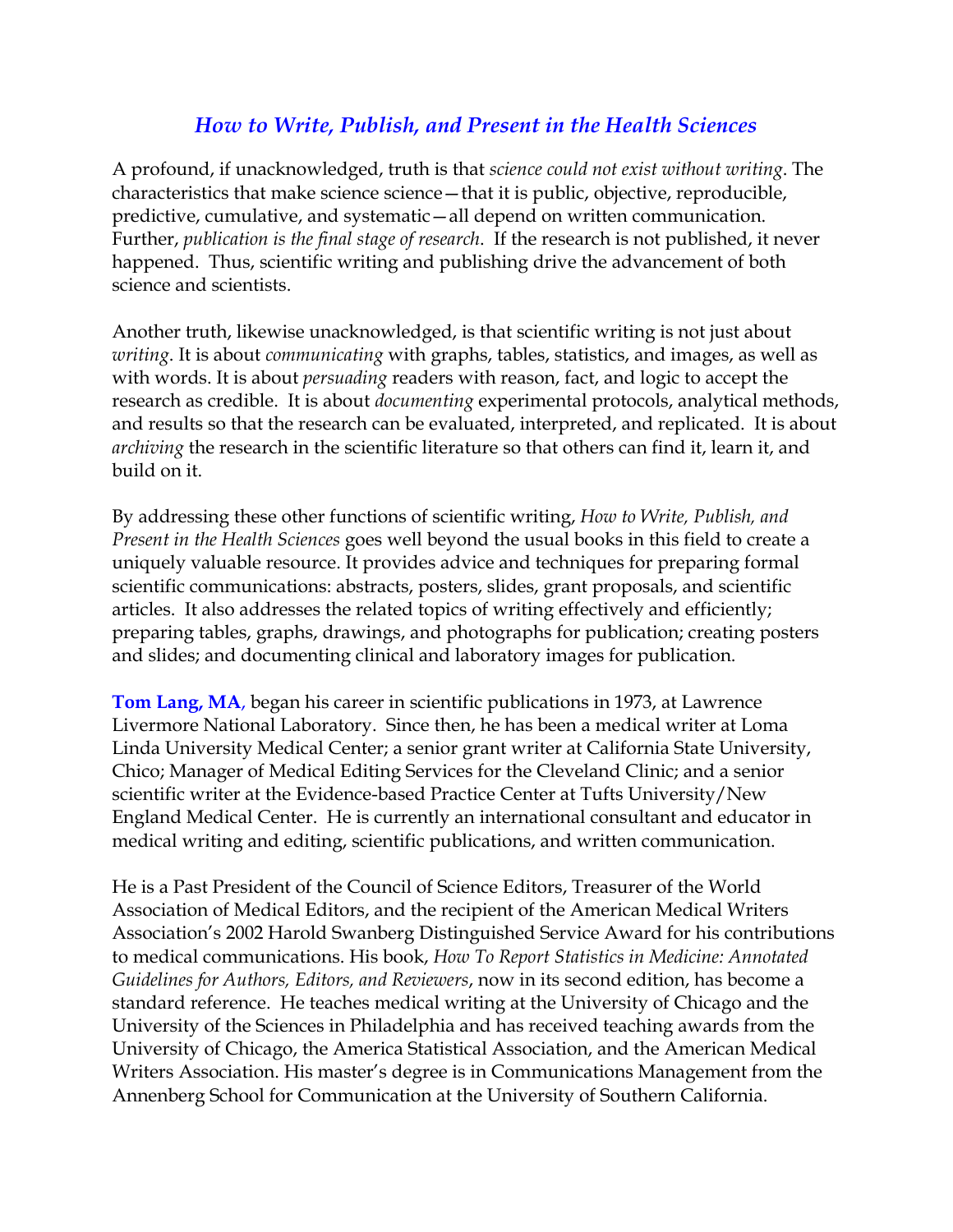# **Praise for**

# *How to Write, Publish, and Present in the Health Sciences*

A lucid, knowledgeable, and engaging guide on to how to publish your research, and how to do it well. This book has information that nobody tells you but is critical to know when you submit to a journal.

# **Steven Goodman, MD, PhD Johns Hopkins Schools of Medicine and Public Health**  ◈◈◈◈◈

Tom Lang's new book upholds his reputation for providing practical instructions about how to write for publication. It will be useful for new and established authors alike; I will recommend this book to the faculty, fellows, and post-doctoral trainees I mentor.

# **Michelle Berlin, MD, MPH**  Oregon Health & Science University, Portland, Oregon  $\diamondsuit \diamondsuit \diamondsuit \diamondsuit \diamondsuit$

This book is a well organized, comprehensive, and authoritative reference for medical scientists and laboratory researchers. The author thoroughly covered the fundamentals of reporting and presenting medical research, especially basic research.

# **Kenichi Hayashi, Chief Executive Officer Alamedic Co., Ltd., Tokyo, Japan**

*How to Write, Publish, and Present in the Health Sciences* is, in fact, an important and practical guide for clinicians and laboratory researchers. I will recommend it to my postgraduate students and faculty colleagues.

# **Professor Liu Jianhua, MD, PhD, MS, DDS**  Zhejiang University School of Medicine, Hangzhou, China  $\diamondsuit \diamondsuit \diamondsuit \diamondsuit$

This is a wonderful guide for scientific writers. Clearly written, it is also well organized. Advice and examples are crisp and current with the expanding changes in both paper and electronic publishing.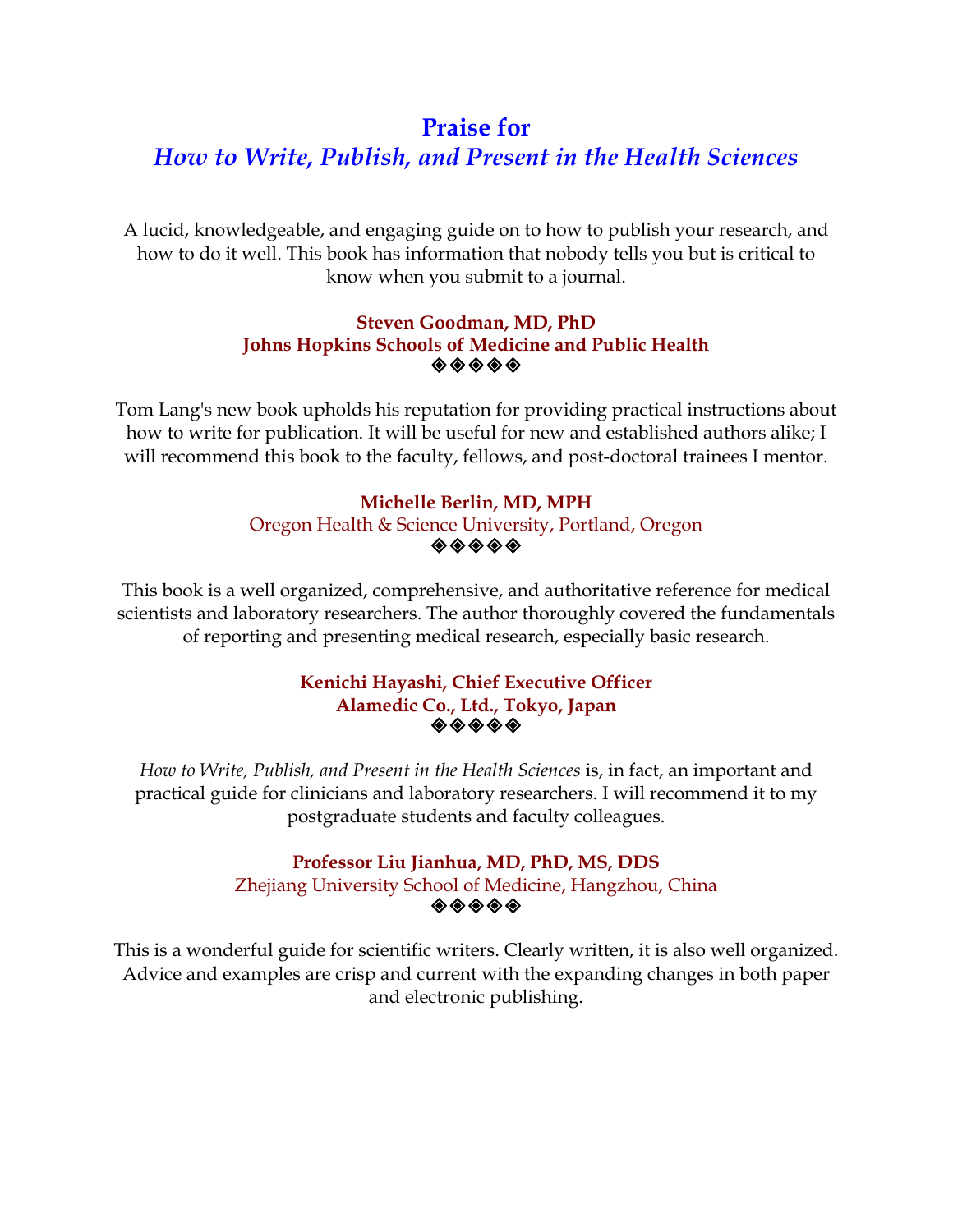# **John Hoey, MD, FRCPC, FACP, Associate Editor, Open Medicine Former Editor, Canadian Medical Association Journal**

This highly readable guide is a veritable treasure trove of practical information and helpful tips for health researchers at all levels of experience. It will be especially useful for beginning investigators and their mentors. I have never seen anyone get into this level of practical detail.

# **Richard L. Kravitz, MD, MSPH Department of Internal Medicine, University of California, Davis**   $\quad \quad \ \ \, \diamondsuit \ \ \diamondsuit \ \ \diamondsuit \ \ \diamondsuit$

Lang's earlier book on how to report medical statistics proved so useful that I bought a second copy to keep in my home office. His new book features the same type of pragmatic advice on the nuts and bolts of scientific writing.

## **David A. Grimes, MD University of North Carolina School of Medicine**   $\diamondsuit \diamondsuit \diamondsuit \diamondsuit \diamondsuit$

We are forming a new MS curriculum in clinical investigation, and everything in this book maps to something in our list of core competencies. I wish everyone involved in medical research would absorb the new chapter on tables and graphs.

# **Ralph O'Brien, PhD**

#### Center for Clinical Investigation, Case Western Reserve University ◈◈◈◈◈

This book is a great resource for teaching researchers how to present their work.

## **Cynthia Mulrow, MD, MSc, Deputy Editor Annals of Internal Medicine**   $\color{blue}\blacklozenge\color{orange}\blacklozenge\color{orange}\blacklozenge\color{orange}\blacklozenge\color{orange}\blacklozenge$

Tom Lang goes beyond being an expert in health science publishing because his books increase the potential of everyone in the field. In each chapter of this book, he presents realistic examples in considerable detail, allowing readers to learn approaches that are truly helpful to authors and editors.

> **Cate Timmerman**  Co-President, Palladian Partners, Inc.  $\diamondsuit \diamondsuit \diamondsuit \diamondsuit \diamondsuit$

Lack of money is no obstacle. Lack of an idea is an obstacle.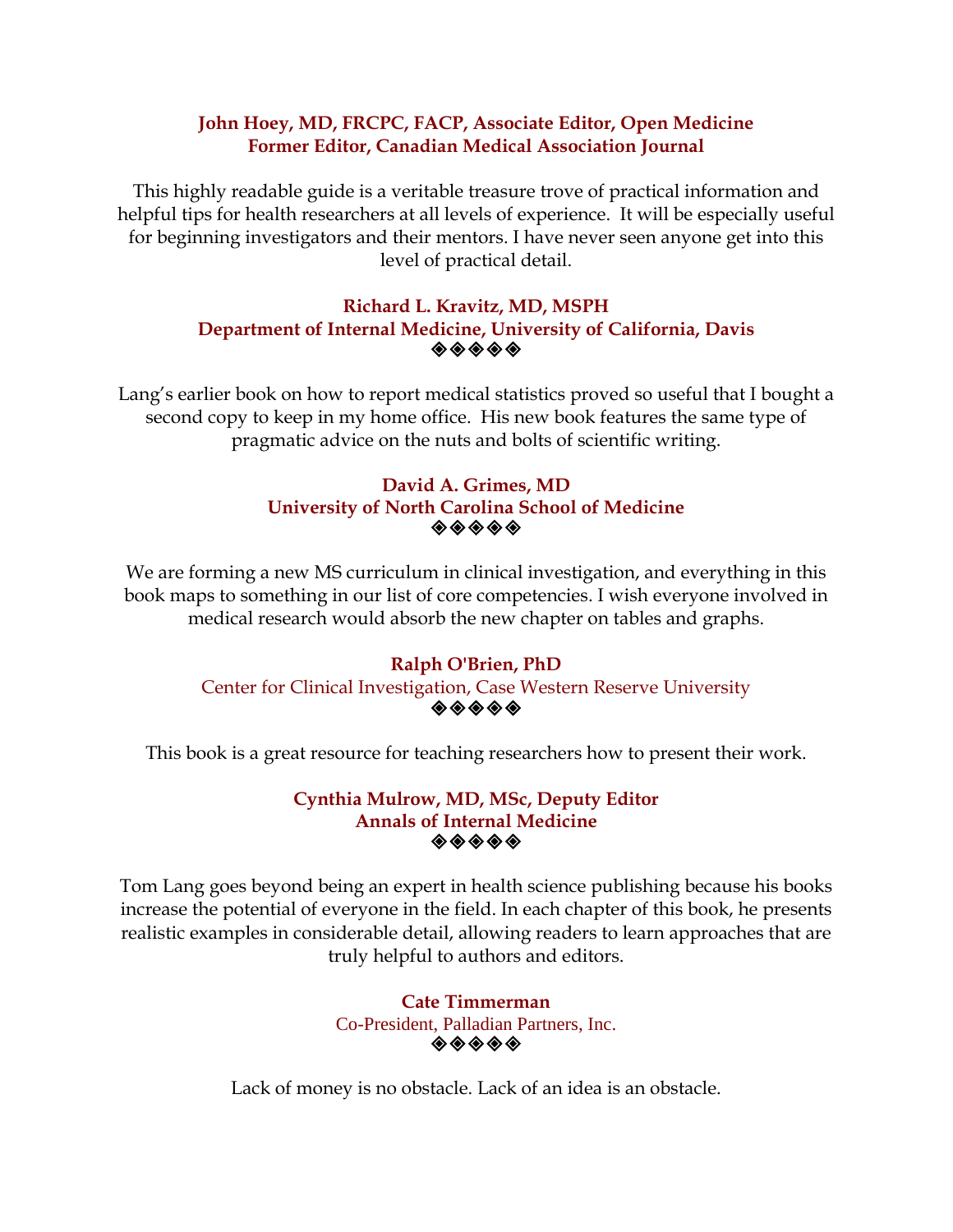**American inventor and television personality, Ken Hakuta ("Dr. Fad")**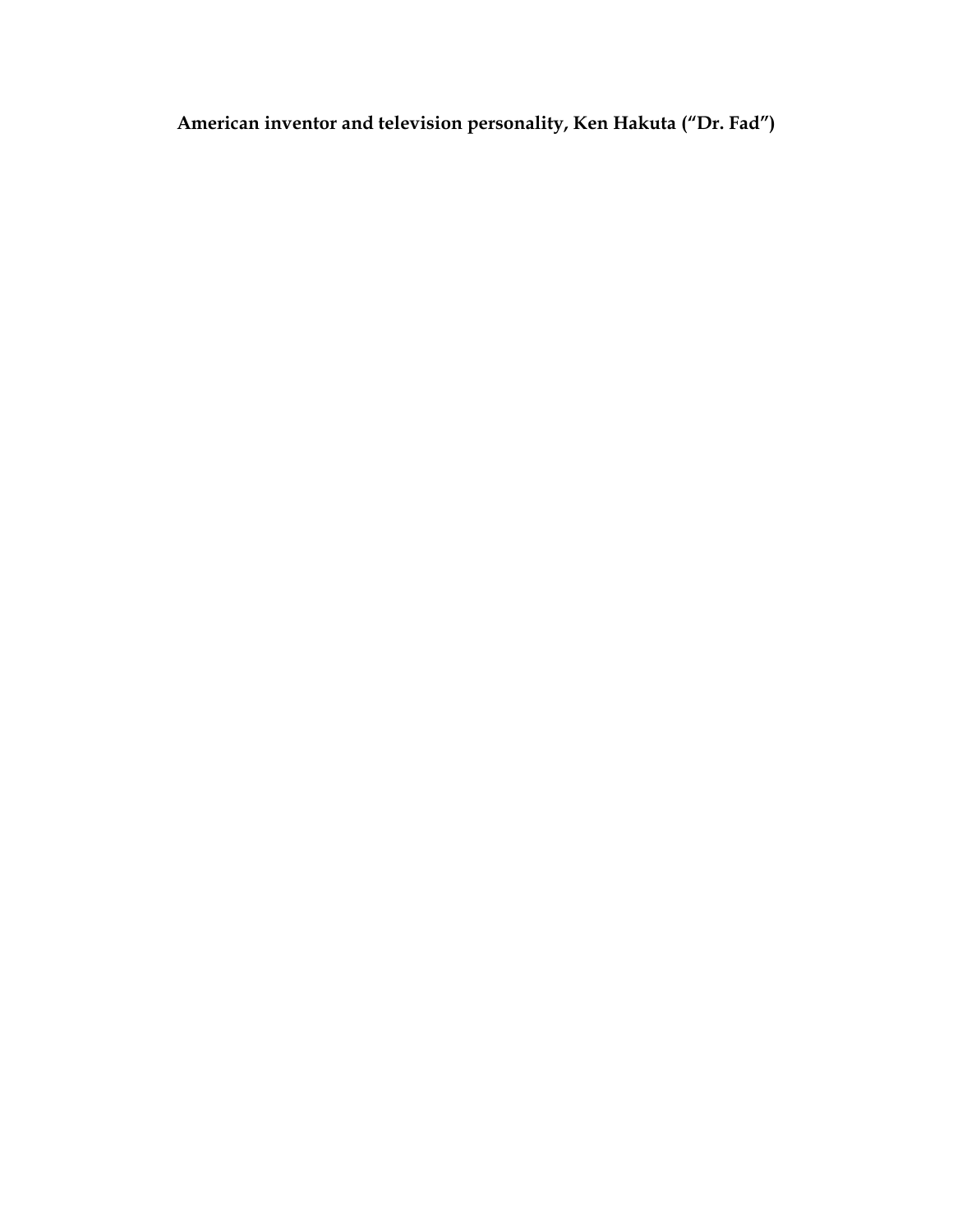# **How to Write, Publish, and Present in the Health Sciences: A Guide for Clinicians and Laboratory Scientists**

With a Foreword by **Stanly Lemeshow, PhD, Professor and Dean**  College of Public Health, The Ohio State University

# **Contents**

1. An Overview of Writing and Publishing in the Health Sciences

# **Part I: How to Write in the Health Sciences**

- 2. How to Write Effectively: Making Reading Easier
- 3. How to Write Efficiently: Making Writing Easier
- 4. How to Display Data in Tables and Graphs
- 5. How to Write an Abstract
- 6. How to Write a Grant Proposal
- 7. How to Write an Article Reporting Original Research

# **Part II: How to Publish in the Health Sciences**

- 8. Ethics in Research and Publishing
- 9. How to Prepare Drawings and Photographs for Publication
- 10. How to Document Biomedical Images for Publication
- 11. How to Publish in a Scientific Journal

# **Part III: How to Publish in the Health Sciences**

12. How to Prepare and Present Slide Presentations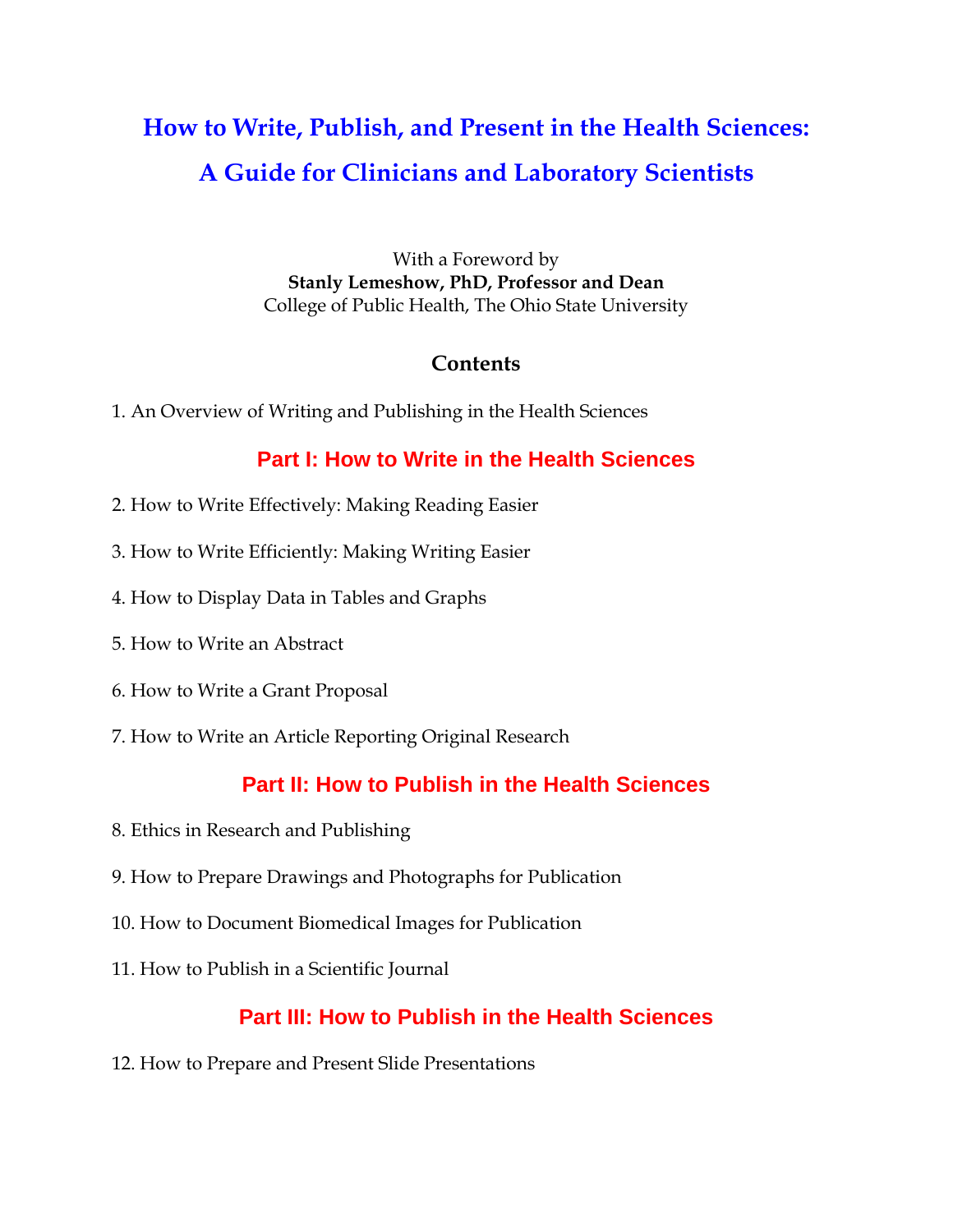13. How to Prepare and Present Scientific Posters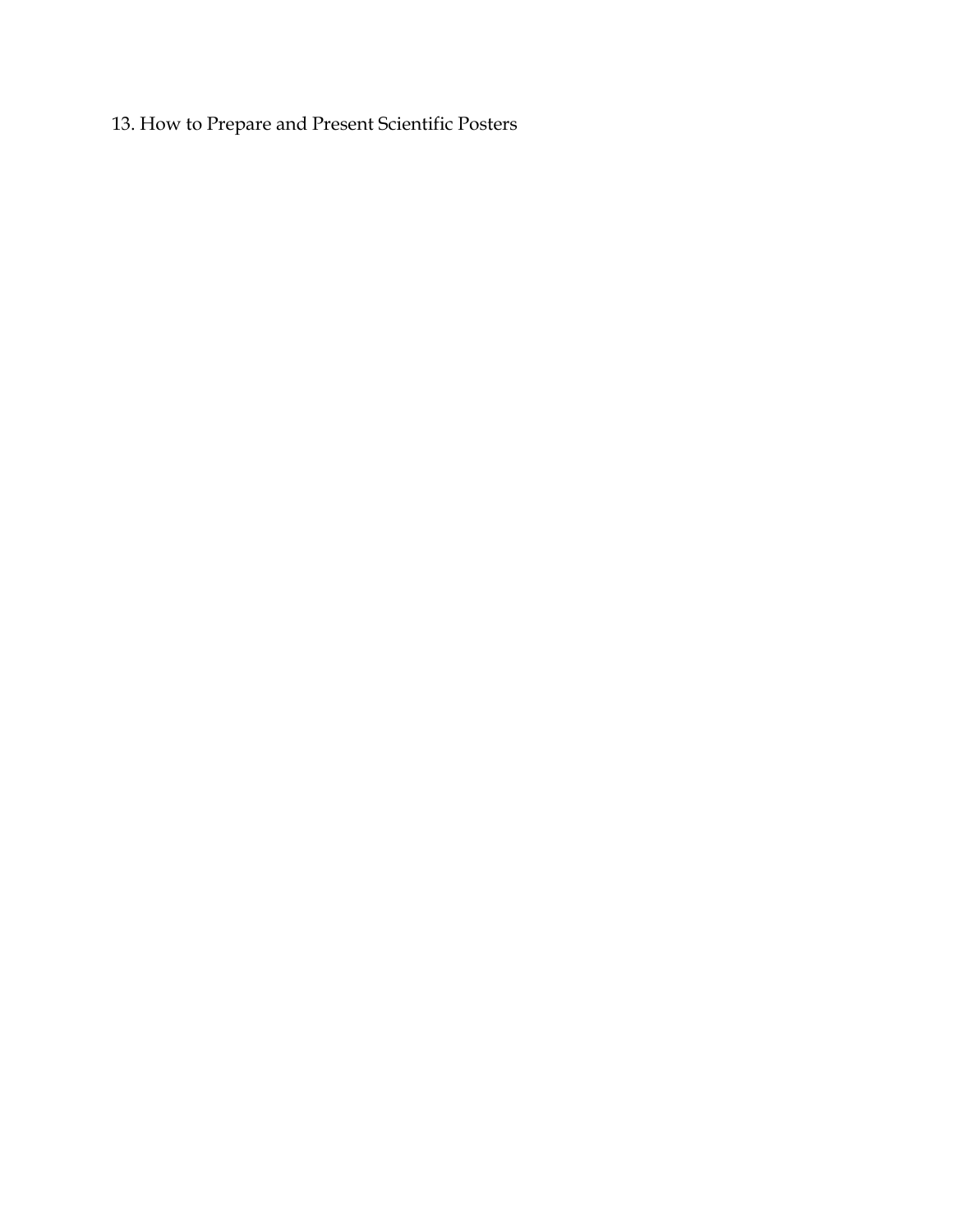# **Contents in Detail**

### **1. An Overview of Writing and Publishing in the Health Sciences**

A BRIEF HISTORY OF SCIENTIFIC PUBLICATIONS The First Scientific Journals The Development of the Scientific Article The Beginnings of Organized Biomedical Writing and Publishing Advances in Scientific Reporting and Documentation

TYPES OF SCIENTIFIC ARTICLES Observational Articles Theoretical Articles Experimental Articles Methodological Articles Review Articles Other Forms of Communication in Journals

TYPES OF JOURNALS

ELECTRONIC PUBLICATIONS On-line Journals Preprint Servers Open-Access Publishing Self-Archiving

**BOOKS** 

THE FUTURE

# **Part I: How to Write in the Health Sciences**

#### **2. How to Write Effectively: Making Reading Easier**

MOVING FROM PRACTICE WRITING TO APPLIED WRITING

THE QUALITIES OF EFFECTIVE WRITING

ATTENDING TO YOUR READERS

ATTENDING TO YOUR SUBJECT

HOW TO MAKE YOUR WRITING EFFECTIVE Use Effective Words Construct Effective Sentences Write Effective Paragraphs Subdivide the Text Purposefully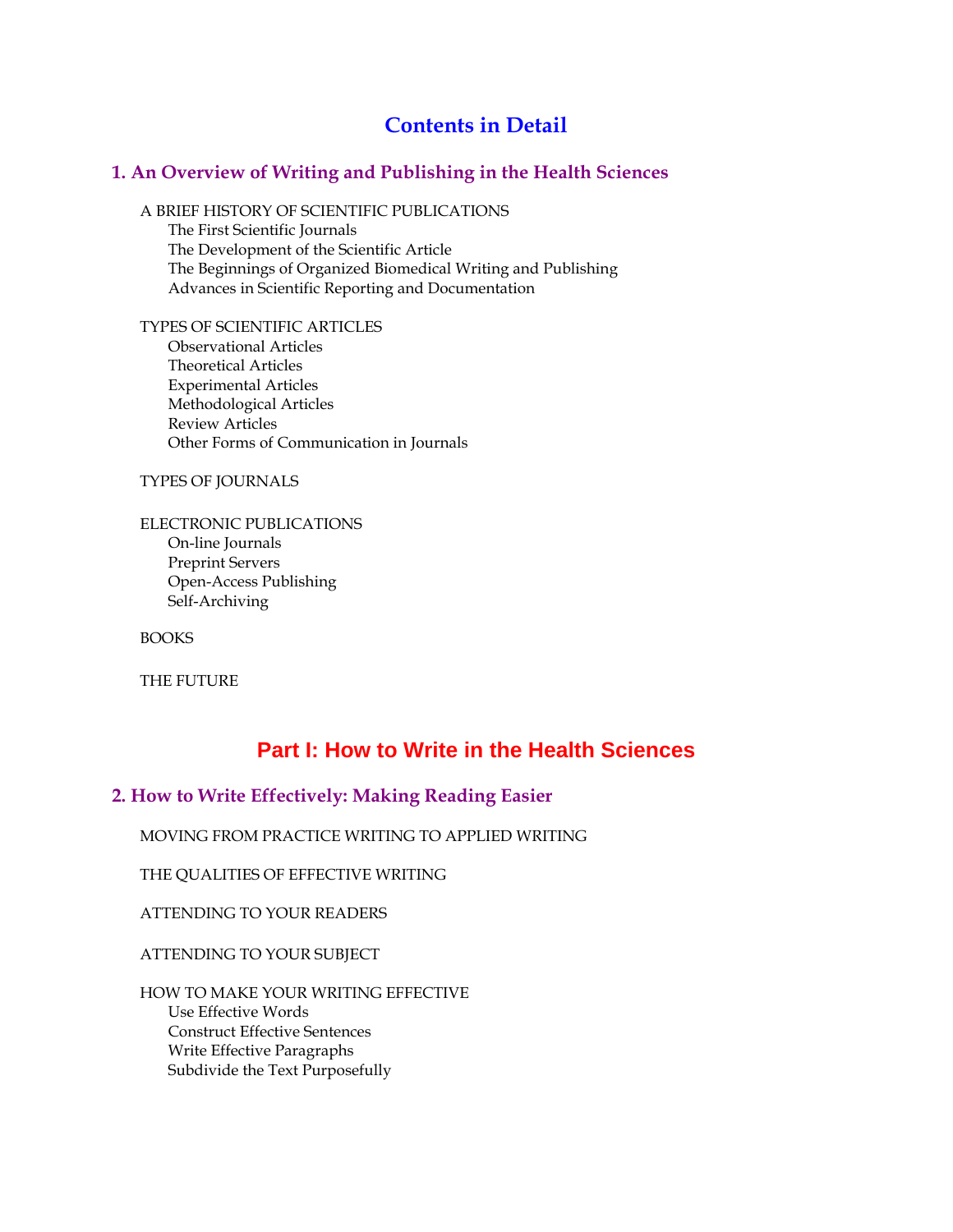## A NOTE ABOUT READABILITY FORMULAS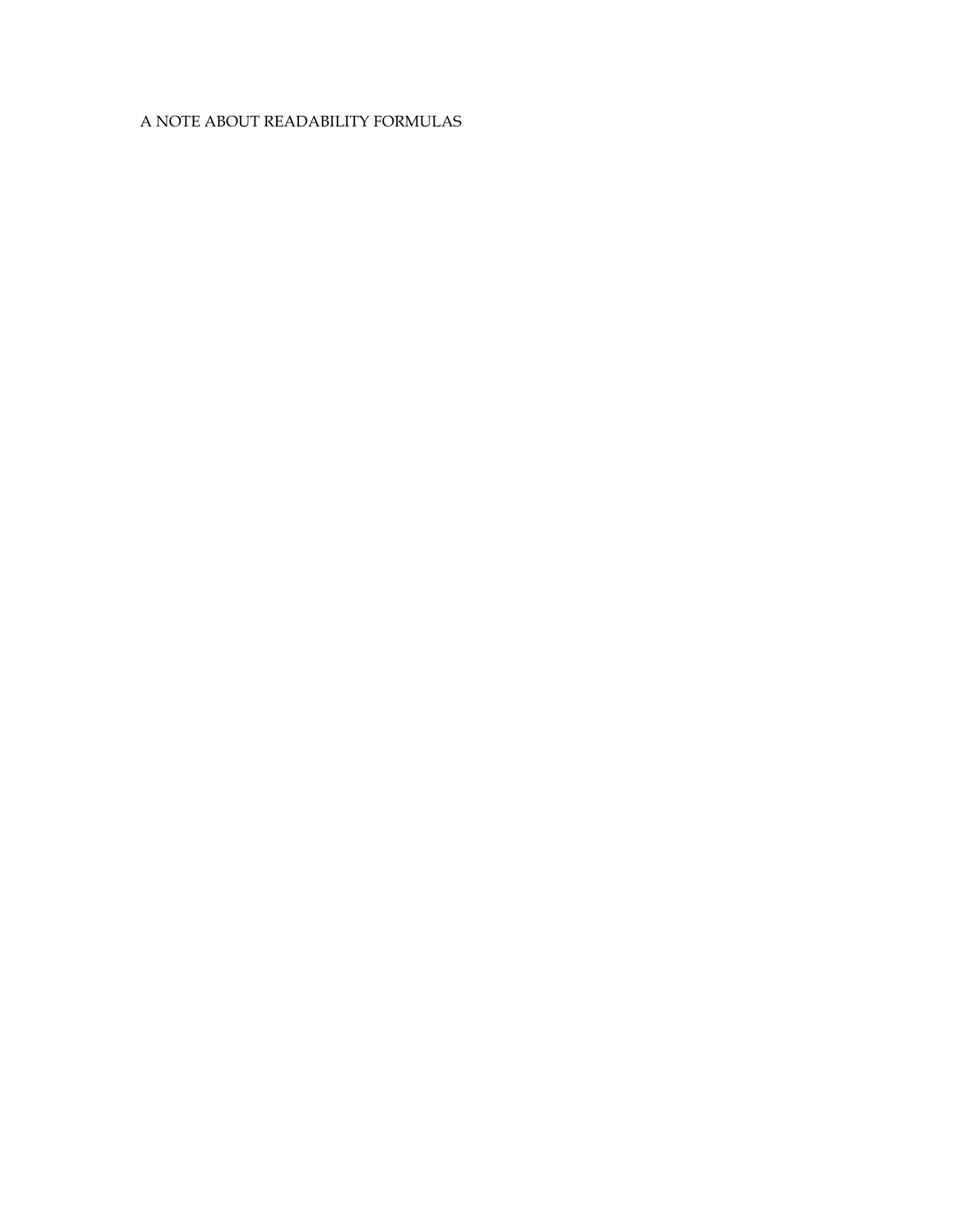#### **3. How to Write Efficiently: Making Writing Easier**

#### PREPARING TO WRITE

THE PROCESS OF WRITING Stage 1: Planning the Text The targeting process The discovering process The ordering process

> Stage 2: Drafting the Text Stage 3: Revising the Text Stage 4: Polishing the Text

COLLABORATIVE WRITING

#### **4. How to Display Data in Tables and Graphs**

COMMON COMPONENTS OF TABLES AND GRAPHS

CHOOSING BETWEEN TABULAR AND GRAPHICAL DISPLAYS What Level of Detail do You Need to Show? Will Readers Want to Begin with Specific or General Information? Do You Need to Give Exact Values or Overall Impressions?

DESIGNING TABLES AND GRAPHS General Principles for Displaying Data Tables and How to Design Them Parts of a table Principles of table design Graphs and How to Design Them Types of graphs Parts of a graph Principles of graph design

SPECIFIC APPLICATIONS OF TABLES AND GRAPHS

#### **5. How to Write an Abstract**

THE PURPOSE OF ABSTRACTS

PROBLEMS OF ABSTRACTS

PUBLICATION ABSTRACTS

MEETING ABSTRACTS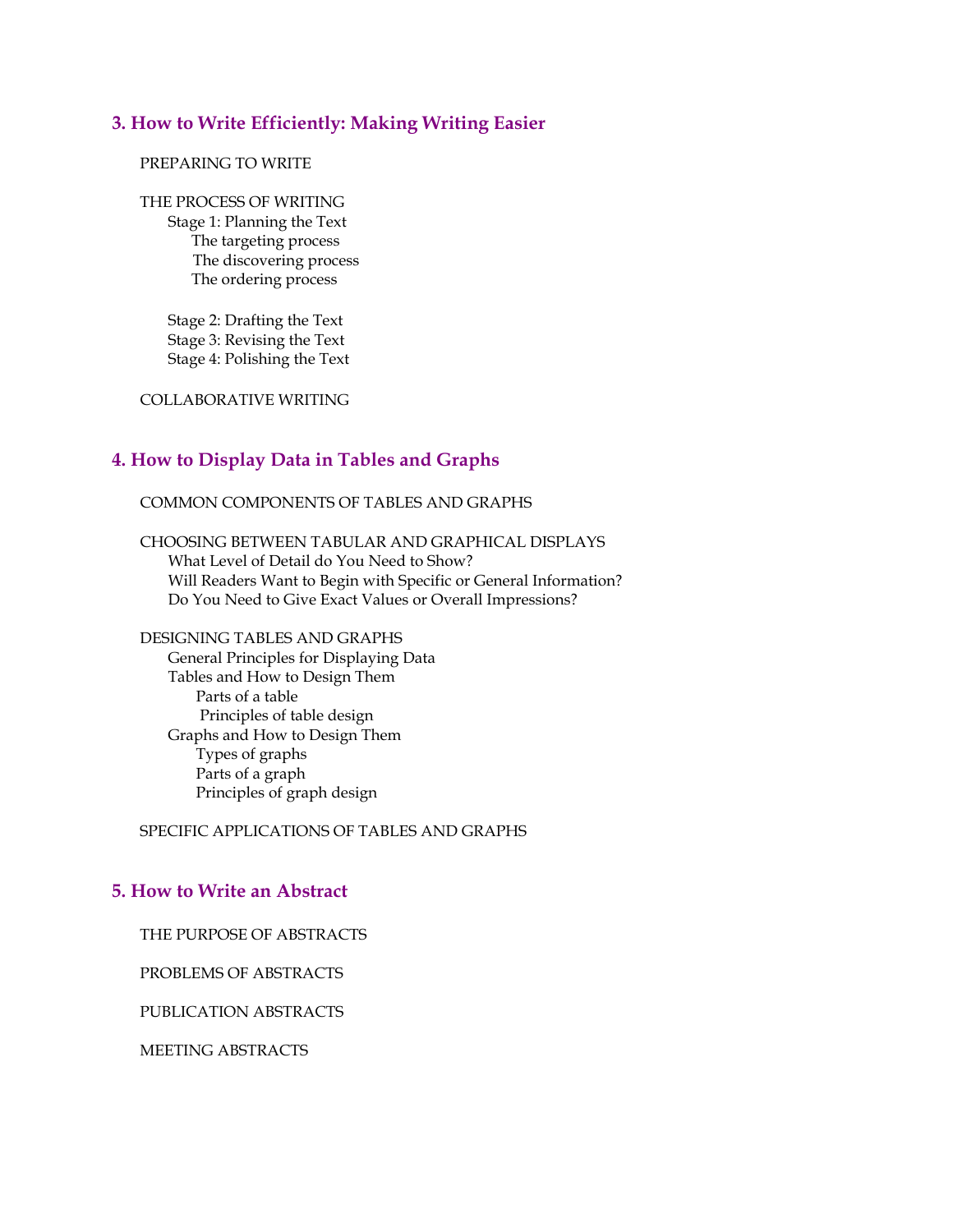#### STEPS IN WRITING ABSTRACTS

#### WAYS TO REDUCE WORD COUNTS

#### **6. How to Write a Grant Proposal**

AN OVERVIEW OF THE GRANT PROPOSAL PROCESS Funding Agencies Grants and Contracts Offices

TYPES OF GRANT PROPOSALS Research Grant Proposals Service Delivery Grant Proposals Grants to Individuals

DEVELOPING A GRANT PROPOSAL Evaluating Your Idea Writing a Concept Paper Finding a Potential Funding Source How to Read Guidelines and Program Announcements Writing the Proposal Organizing research proposals Organizing service delivery proposals

Preparing the Budget Submitting the Proposal Characteristics of Successful and Unsuccessful Proposals

INDUSTRY-SPONSORED RESEARCH

# **7. How to Write an Article Reporting Original Research**

GETTING ORIENTED

PREPARING THE TITLE PAGE

WRITING THE TITLE

WRITING THE ABSTRACT

KEY WORDS AND ABBREVIATIONS

WRITING THE INTRODUCTION

# WRITING THE METHODS SECTION General information on experimental methods General information on measurements

General information on statistical methods Features of Basic Research Articles Features of Clinical Research Articles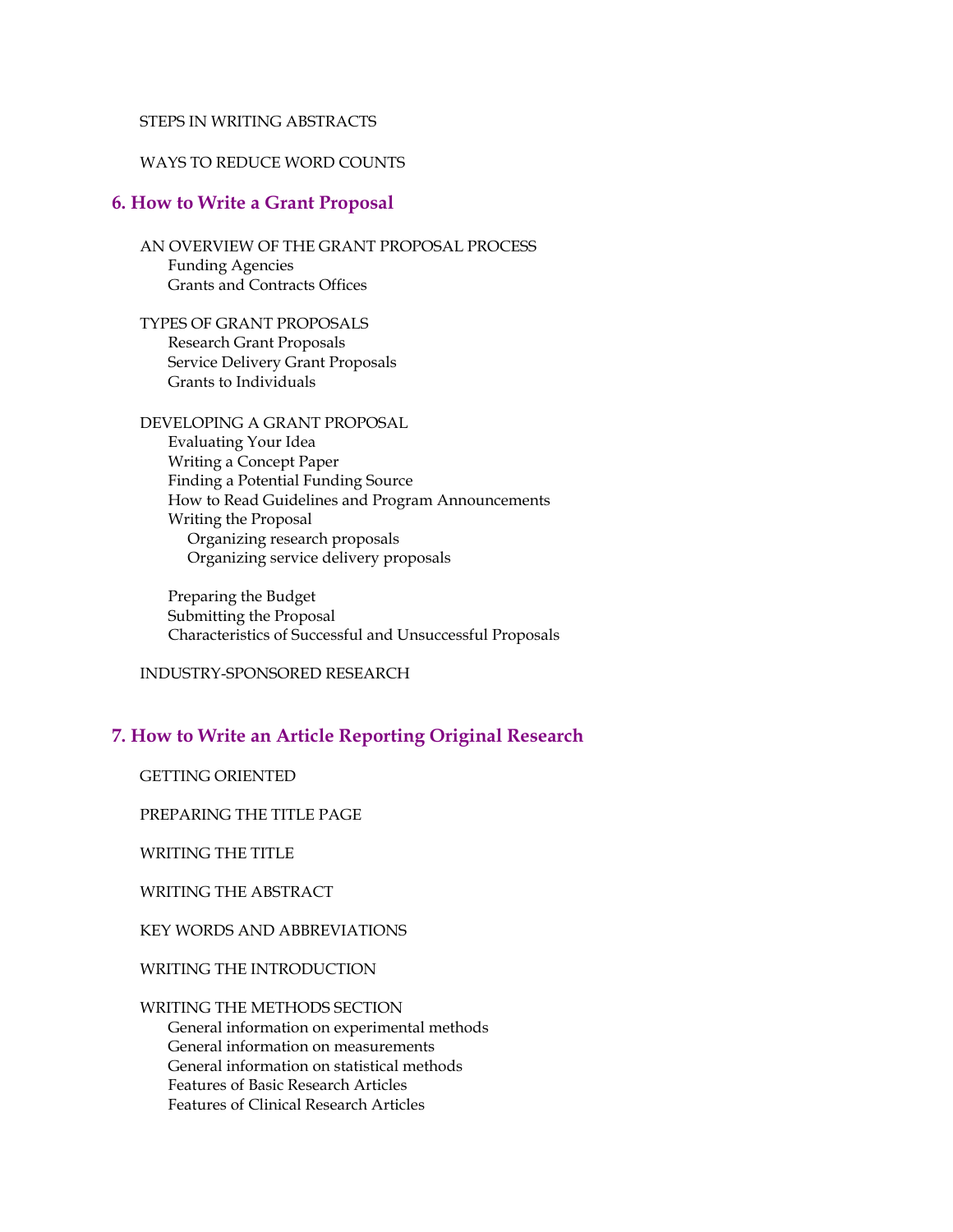WRITING THE RESULTS SECTION Supplemental Data

WRITING THE DISCUSSION SECTION

WRITING THE ACKNOWLEDGMENTS

CITING AND PREPARING THE REFERENCES What should be referenced Where to place the reference citation How to prepare the reference list Reference Management Software

PREPARING TABLES AND FIGURES

PRESENTING EQUATIONS

# **Part II: How to Publish in the Health Sciences**

#### **8. Ethics in Research and Publishing**

ETHICS IN CONDUCTING RESEARCH Protecting Human Subjects Assuring Patient Privacy Protecting Animal Subjects Clinical Trial Registration Public Access to Research Results

SCIENTIFIC MISCONDUCT Fabrication Falsification Fraud

ETHICS IN WRITING Authorship Variations of authorship Plagiarism and copyright violations

#### ETHICS IN PUBLISHING

Suppression of Research Findings Duplicate Publication Divided Publication: "Salami Science" and "Meat Extenders" Confidentiality of Editors and Reviewers Conflicts of Interests Individuals with conflicting interests Companies with conflicting interests

Ethical Gray Areas: "Framing" and "Spinning"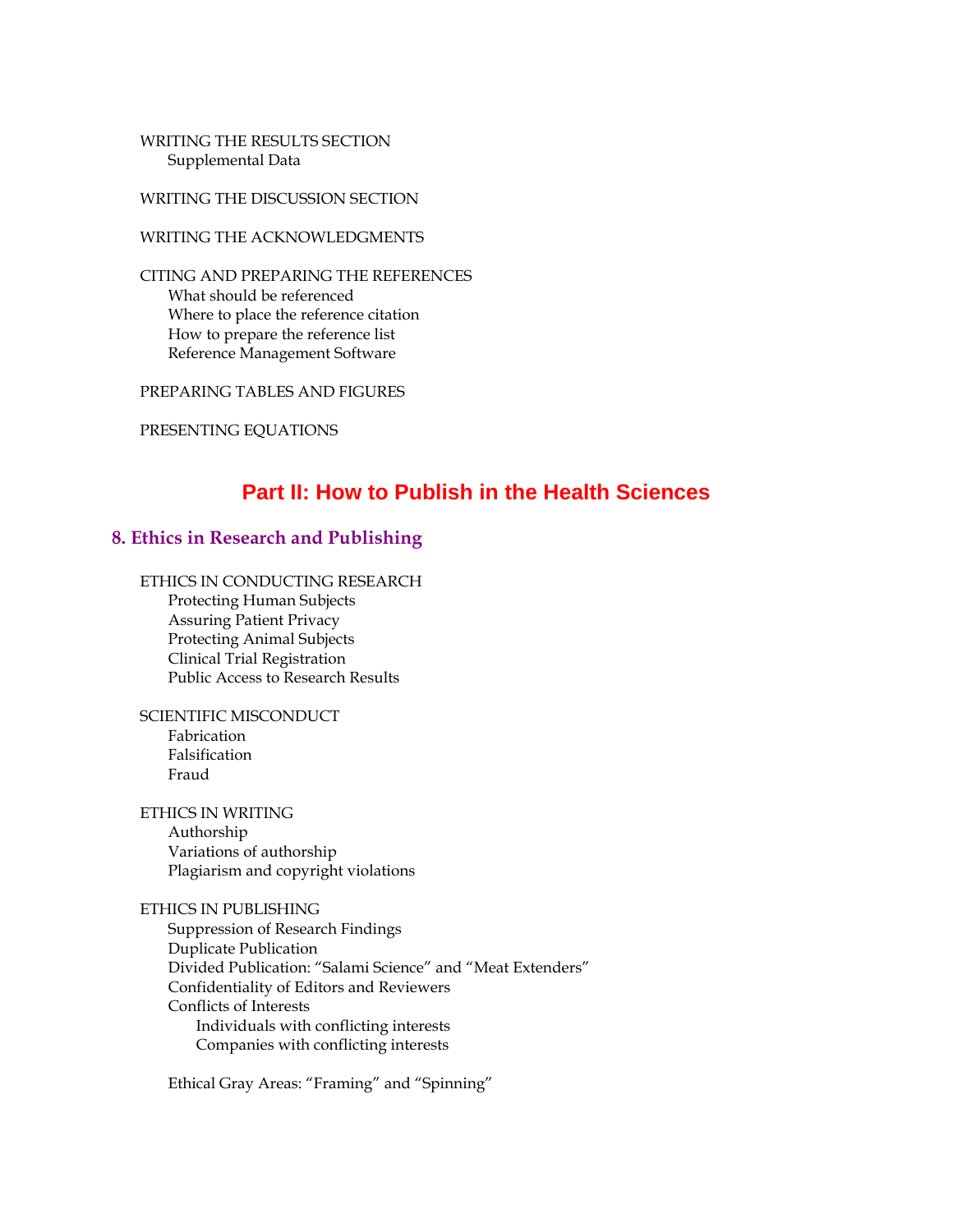#### **9. How to Prepare Drawings and Photographs for Publication**

PLANNING DRAWINGS AND PHOTOGRAPHS

Types and Functions of Images Subjects and Backgrounds in Images Contrast between Subject and Background Image Resolution Image Size Image Captions

#### PREPARING DRAWINGS: "LINE ART"

#### PREPARING PHOTOGRAPHS AND "CONTINUOUS-TONE" ART

#### SUBMITTING IMAGES FOR PUBLICATION

Submitting digital images for publication Graphic formats Color models Color depth File naming conventions Image compression Digital image enhancement

Submitting Physical Copies for Publication Submitting Audio and Video Clips

#### **10. How to Document Biomedical Images for Publication**

COMPONENTS OF DOCUMENTATION AND INTERPRETATION

#### IMAGE ENHANCEMENT AND MODIFICATION

#### IMPLICATIONS OF DIAGNOSTIC IMAGES

DOCUMENTING CLINICAL IMAGES Clinical Photographs Plane Radiographs Fluoroscopic Images Sonograms CAT Scans MRI Scans Radionuclide Images Electrocardiograms Electroencephalograms

DOCUMENTING LABORATORY IMAGES Micrographs Gels and Blots Genetic Sequence Information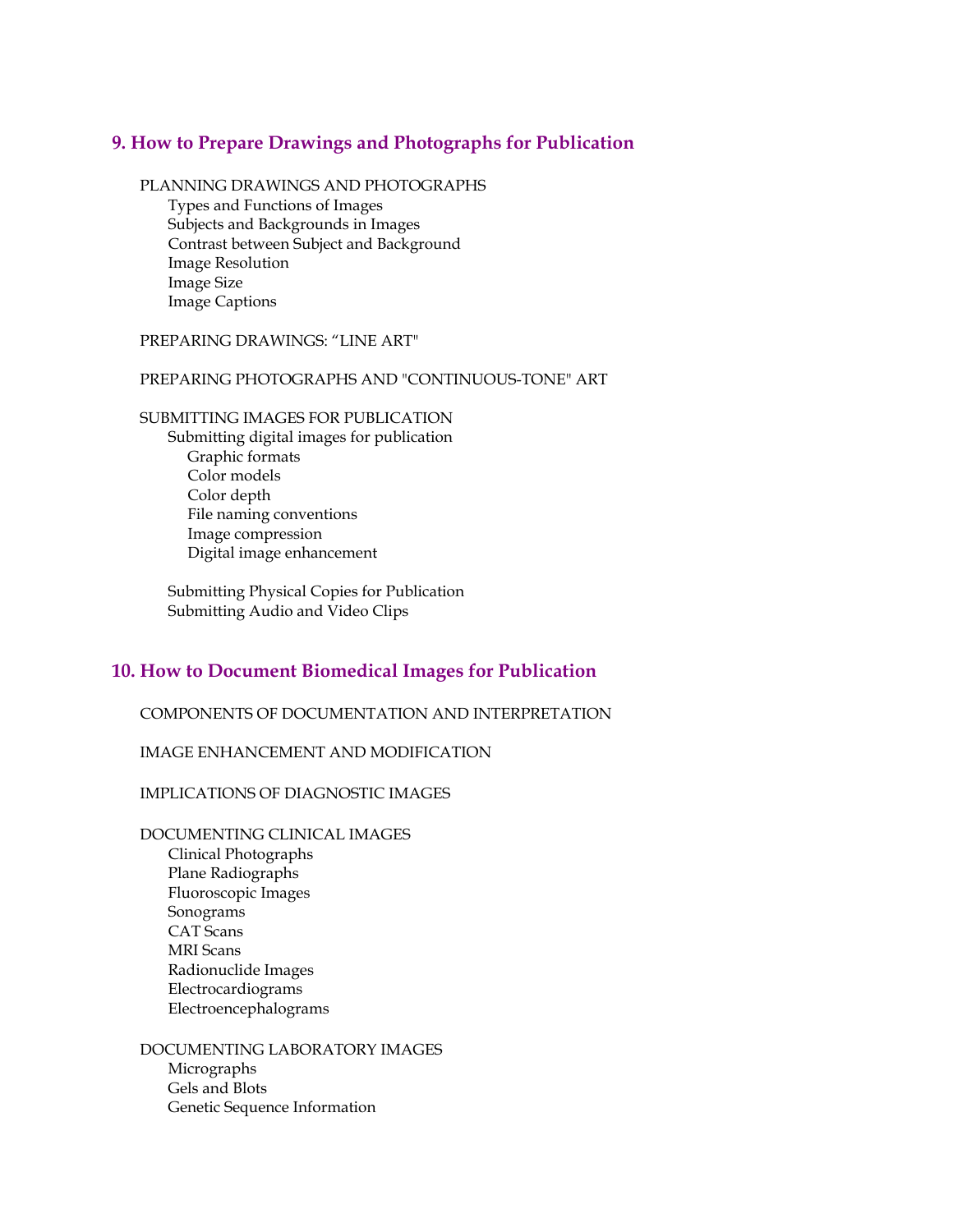#### **11. How to Publish in a Scientific Journal**

CHARACTERISTICS OF SCIENTIFIC JOURNALS Business Aspects of Scientific Journals Rankings of Scientific Journals

BEGINNING THE PUBLICATION PROCESS Choosing a Journal Preparing Your Manuscript What Journal Editors Want The Importance of the Instructions for Authors

SUBMITTING YOUR MANUSCRIPT The Cover Letter Submitting a Manuscript Online Submitting a Manuscript by Mail

#### THE PEER REVIEW PROCESS

THE EDITOR'S DECISION Initial Decision and Peer Review Comments If your manuscript is rejected If your manuscript is accepted with revision The Final Decision If Your Manuscript is Accepted for Publication

#### THE PRODUCTION PROCESS

AFTER PUBLICATION Requirements for Articles Reporting NIH-Funded Research Following Up: Who Cited Your Article?

A NOTE FOR NON-NATIVE ENGLISH SPEAKERS

# **Part III: How to Present in the Health Sciences**

#### **12. How to Prepare and Present A Scientific Poster**

AN OVERVIEW OF POSTER DISPLAYS The Call for Abstracts Human Factors in Poster Viewing

PREPARING THE POSTER Scheduling and Planning Writing the Text Preparing the Illustrations Format and Construction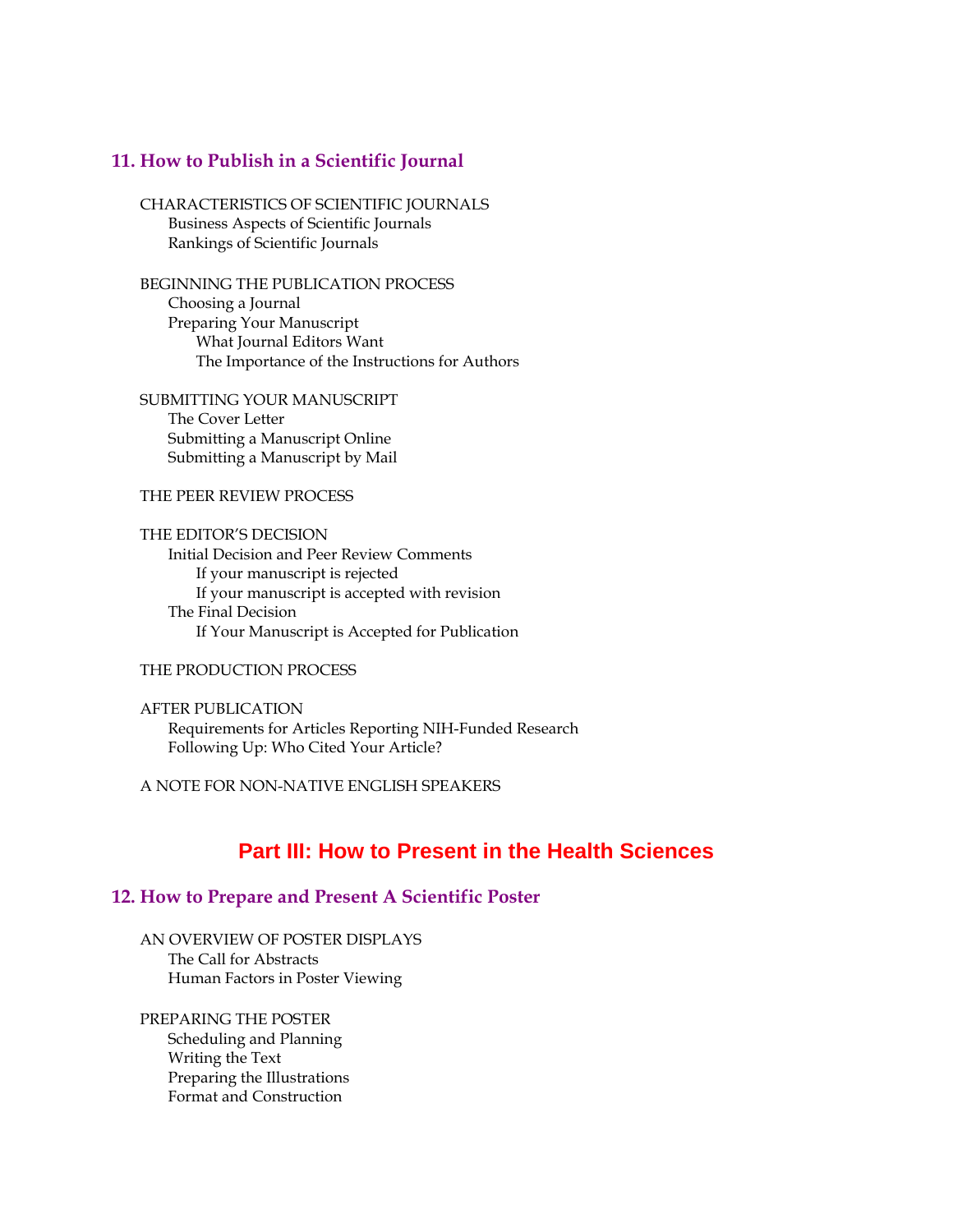Designing the Layout Choosing Type Fonts and Sizes Using Color Other Considerations

WHAT TO DO AT THE CONFERENCE Setting up the Poster Presenting the Poster Removing the Poster

#### **13. How to Prepare and Present Slide Presentations**

COMMUNICATING WITH SLIDES

DESIGNING SLIDES

Presentation Software Programs Slide Formats Type Fonts and Sizes Formatting the Text Color

PREPARING IMAGES

VISUAL AND AUDIO EFFECTS

ORGANIZING AND WRITING THE TEXT

SOFTWARE CONSIDERATIONS

HARDWARE CONSIDERATIONS

PRESENTING YOUR SLIDES Your Spoken Presentation Handouts: Your Written Presentation Other Considerations

Appendix 1. The Value of Systematic Reviews as Research Activities in Medical Education

Index

About the Author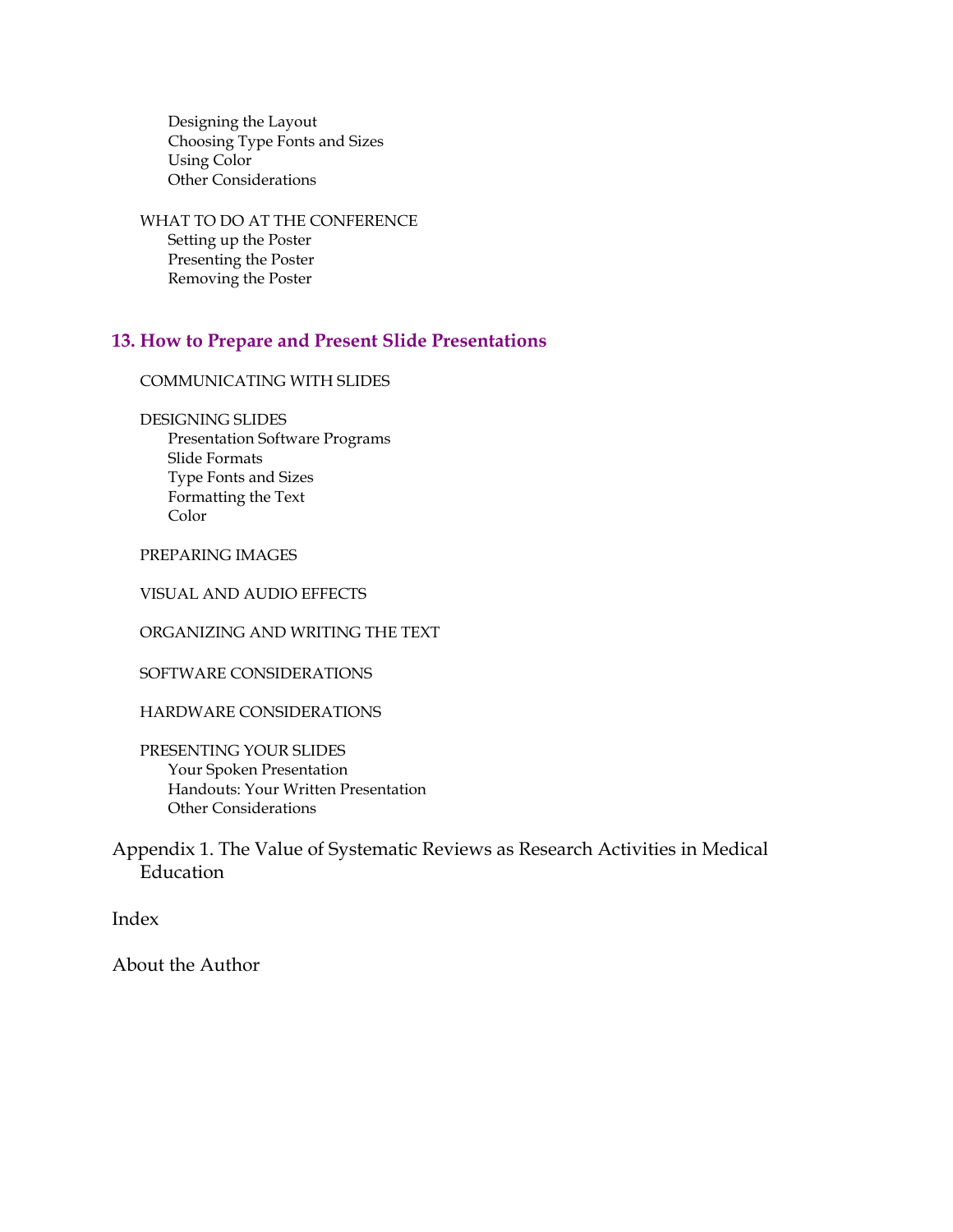# **ABOUT THE AUTHOR**

I graduated from California State University, Chico, in 1973, with a BA degree in Social Science—emphasis on the science—and there developed an interest in both research and writing. My first job out of college was as a technical writer at Lawrence Livermore Laboratory in California, where I was trained to edit journal articles and technical reports in the physical sciences. Later, as an inpatient normal volunteer for medical research at the National Institutes of Health in Bethesda, Maryland, for more than a year I learned about medical research the hard way and at the same time interned in the Department of Graphic Design at the National Library of Medicine.

Having lived in a hospital long enough, I returned to Chico, and, as an independent writer, became the co-author of a college text on personal health, *Health Behaviors: Concepts, Values, and Options*, which covered life "from birth to earth, womb to tomb, sperm to worm, and lust to dust." The book done, and now with a solid background in health science, I became a medical writer at Loma Linda University Medical Center in southern California. Eventually returning to Chico, I worked as a Senior Grants Officer in the University's Office of Institutional Pandering for several years.

After receiving an MA degree in Communications Management from the Annenberg School for Communications at the University of Southern California, I became Manager of Medical Editing Services for the Cleveland Clinic Foundation in Cleveland, Ohio, in 1990. In addition to editing and preparing for publication manuscripts from all clinical departments and from the Research Institute, I was involved with the design and evaluation of the procedures for producing the *Cleveland Clinic Journal of Medicine.* During this period, I also published *How to Report Statistics in Medicine: Annotated Guidelines for Authors, Editors, and Reviewers*, which led to participation in the CONSORT, QUOROM (now PRISMA), and MOOSE Committees that develop standards for reporting medical research.

My interest in evidence-based medicine and outcomes research took me next to Boston, as a Senior Scientific Writer for the New England Cochrane and Evidence-Based Practice Centers at the New England Medical Center/Tufts University School of Medicine. Despite wonderful working conditions at the Medical Center, personal reasons took me back to Cleveland, where I became an independent consultant in scientific publications and medical writing. I now live in Davis, California, where I am Chief of Stick Throwing for my dog, Velvet, the world's most solicitous Black Lab-Golden Retriever mix.

 I have taught on the University of Chicago's Medical Writing and Editing Certificate Program since its inception in 1998 and since 2005 have been an Adjunct Professor of Biomedical Writing in the Biomedical Writing Masters Degree Program at the University of the Sciences in Philadelphia, the nation's oldest college of pharmacy.

 In 2005, I received the first Excellence in Teaching Award from the Graham School of General Studies, through which the University of Chicago's medical writing and editing program is run. I received the 2002 Excellence in Continuing Education Award from the American Statistical Association and the 1994 Golden Apple Award for Outstanding Workshop Leader